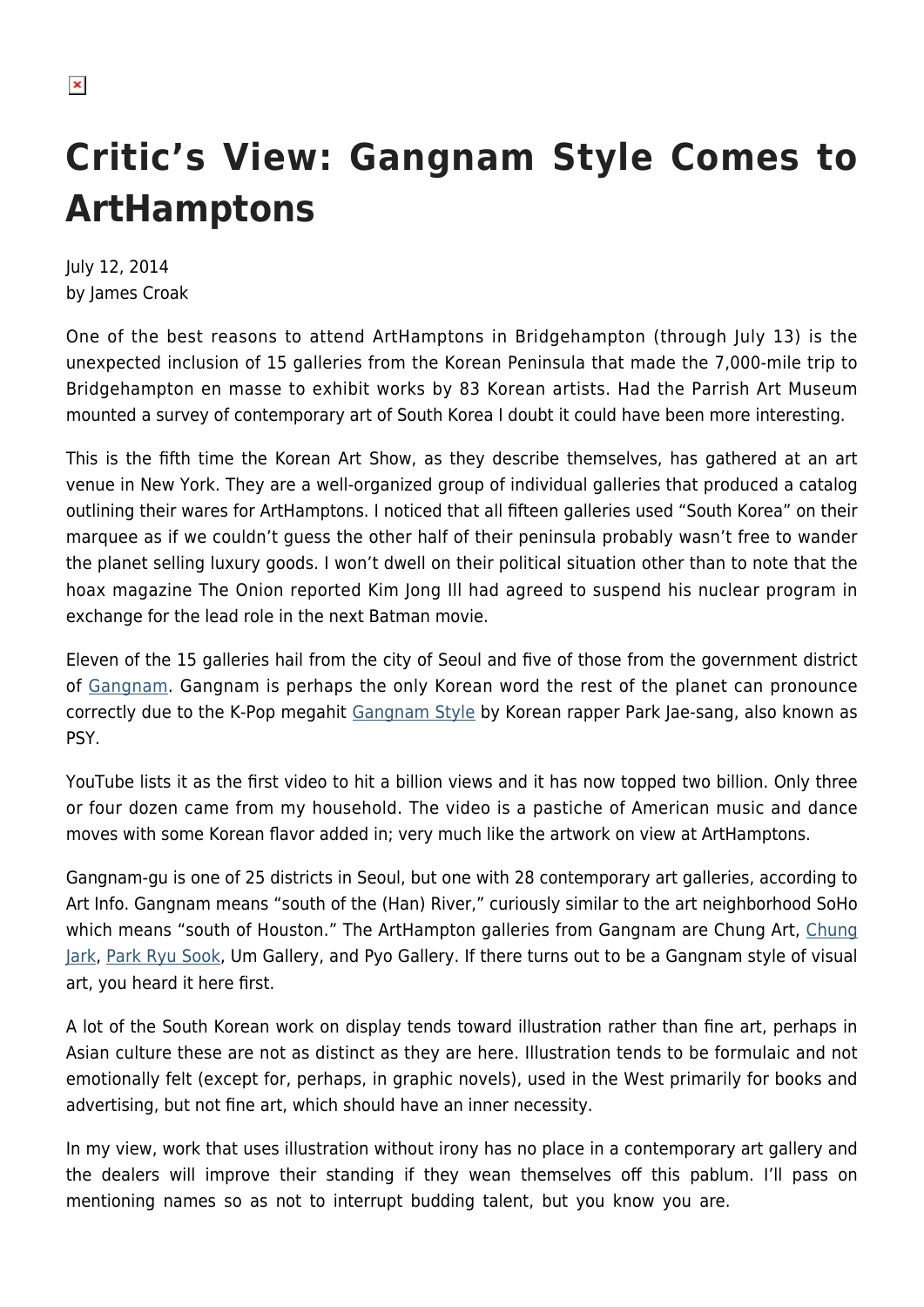One of the striking pieces in the show is by Yoon hee Suh from the Um Gallery, whose mixed media work is a beautiful wash of sharp light across a body of water with tiny figures interacting with each other. The piece is entitled Memory Gap, as are many of his other works, this one a portrayal of the Geum River, its brown and tans shimmering with a raking light of evening or early morning.

 $\pmb{\times}$ 

.

.

.

.

.

.

.

"Memory Gap – 0069" by Yoonhee Suh, 2007. Mixed media, 147 x 185 cm.

 $\pmb{\times}$ 

"Memory Gap – Geum river 1" by Yoonhee Suh, 2004. Mixed media, 104 x 119 cm. Exhibited with Um Gallery. Photo by Pat Rogers.

## $\pmb{\times}$

Detail of "Memory Gap – Geum river 1" by Yoonhee Suh, 2004. Mixed media, 104 x 119 cm. Exhibited with Um Gallery. Photo by Pat Rogers.

The Pyo Gallery is showing a real beauty by Jonghyun Ha entitled Conjunction. It's a late abstract expressionist painting, from when the wild emotions of that era were more subdued and geometry began to work into the forms. It almost seems a minimalist work, with short strokes of paint floating above a darker ground, a peaceful work that some collector will enjoy.

 $\pmb{\times}$ 

Artwork by Jonghyun Ha. Exhibited with the Pyo Gallery. Photo by Pat Rogers.

## $\pmb{\times}$

Artwork by Jonghyun Ha. Exhibited with the Pyo Gallery. Photo by Pat Rogers.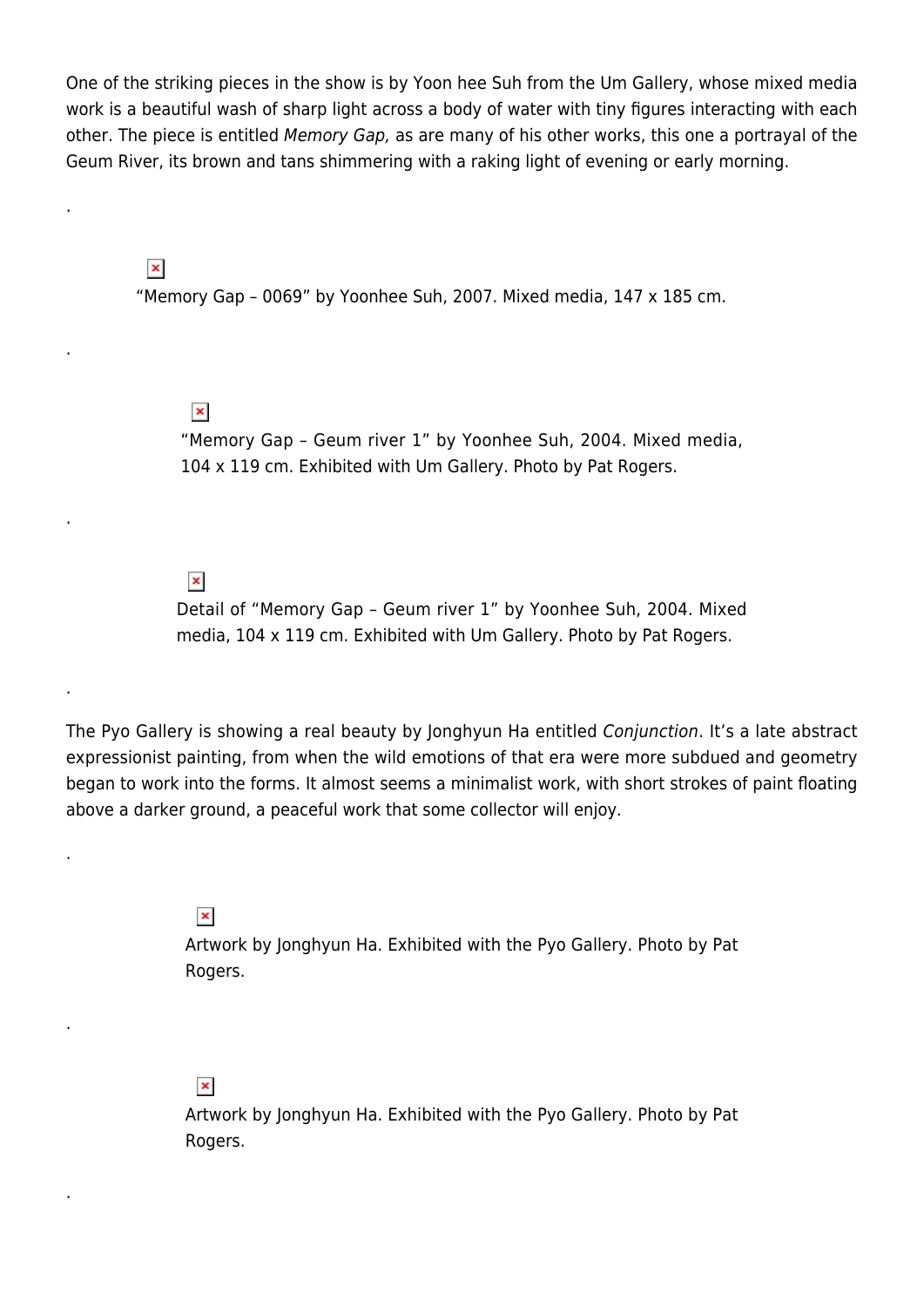Dae-Sub Kim has a clever trompe l'oeil crowd pleaser on display at the [Nine Gallery.](http://www.ninegallery.co.kr/english/index.php) He first carved an apple and a bread board out of wood and attached it to a unprimed canvas. Then with perfect skill he painted three additional apples on the board, causing optical confusion of the real and the graphic imitation of the real, at once primary image and symbol.

 $\pmb{\times}$ 

.

.

.

.

.

.

"Mulah (The ego and the non-ego" by Dae-Sub Kim. Mixed media. Exhibited with the Nine Gallery. Photo by Pat Rogers.

 $\pmb{\times}$ 

Detail of "Mulah (The ego and the non-ego" by Dae-Sub Kim. Mixed media. Exhibited with the Nine Gallery. Photo by Pat Rogers.

This optical confusion, some achieved by other methods, appears in several of the South Korean galleries; perhaps this is a current feature of their evolving aesthetic.

Sukju Lee has a beautifully rendered pair of horses at [Kim Jae Sun Gallery](http://www.kimjaesungallery.com/) and Hongsun Choi has some contemplative ceramics at [Paik Hae Young Gallery.](http://www.paikhygallery.com/)

 $\pmb{\times}$ 

Artwork by Suk-Ju Lee. Exhibiting with Kim Jae Sun Gallery. Photo by Pat Rogers.

 $\pmb{\times}$ 

"Space-Contemplation" by Suk-Ju Lee, 2014. Oil on canvas. Exhibiting with Kim Jae Sun Gallery. Photo by Pat Rogers.

> $\pmb{\times}$ "Picture of Vessel Form (5pieces)" by Hongsun Choi, 2013 and Artwork by Yongho Kim (Photographs). Photo by Pat Rogers. Exhibited with Paik Hae Young Gallery.